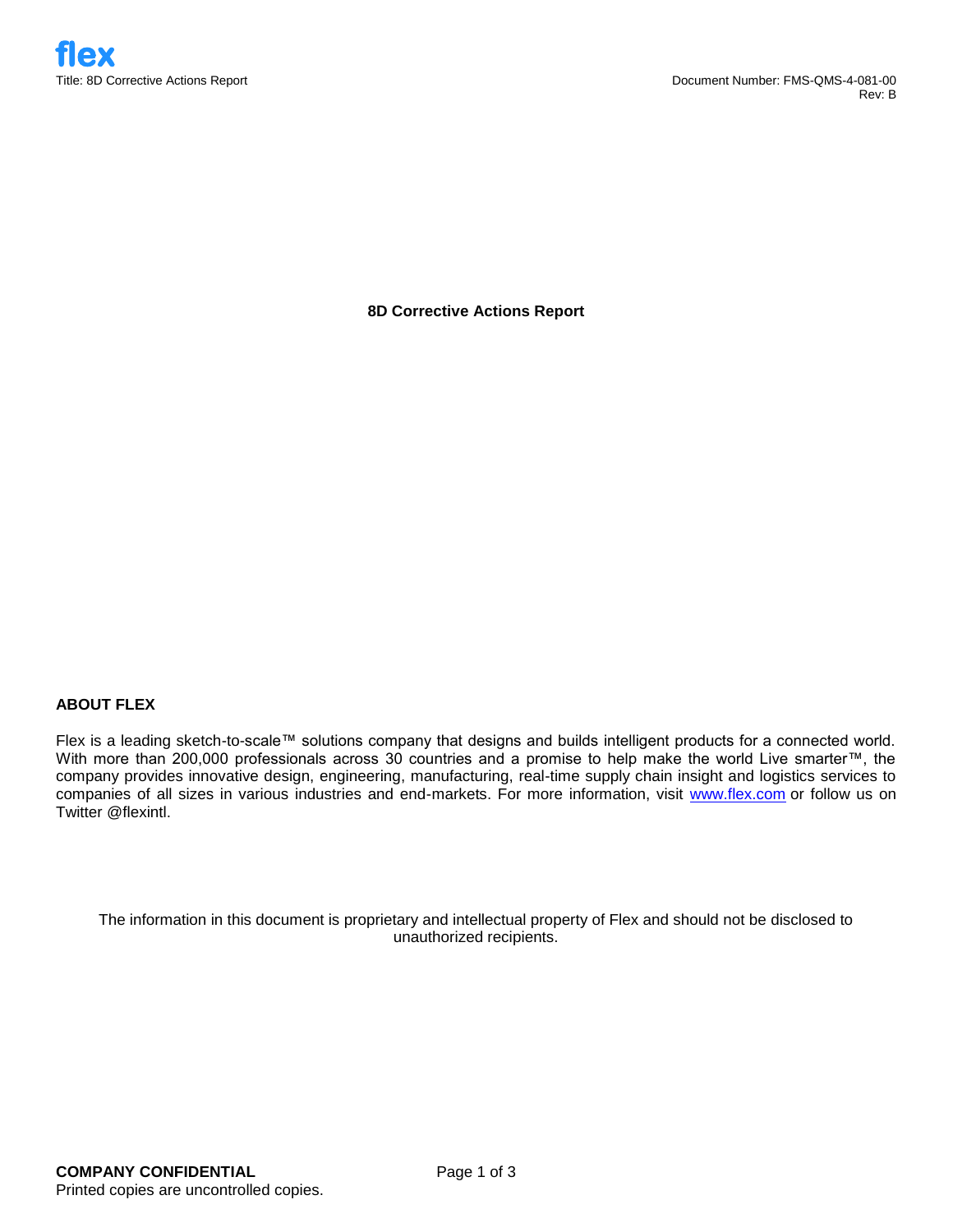| 8D Type:                                                    | <b>Customer</b>                                                |  | Internal   |       | <b>Supplier</b>          |  | <b>EHS</b> |  | Other                     |                     | 8D/CAR Number:  |                  |  |
|-------------------------------------------------------------|----------------------------------------------------------------|--|------------|-------|--------------------------|--|------------|--|---------------------------|---------------------|-----------------|------------------|--|
| Severity:                                                   | <b>Critical</b>                                                |  | Major      |       | <b>Minor</b>             |  |            |  | <b>Repeating Failure:</b> |                     | <b>Due Date</b> |                  |  |
|                                                             |                                                                |  |            |       |                          |  |            |  |                           |                     |                 |                  |  |
|                                                             | <b>Customer/Supplier</b><br><b>RMA/NCR#</b><br><b>Contact:</b> |  |            |       |                          |  |            |  |                           |                     |                 |                  |  |
| D1. Identify Team Members/Roles & Responsibilities          |                                                                |  |            |       |                          |  |            |  |                           |                     |                 |                  |  |
| Champion:                                                   |                                                                |  |            |       |                          |  | Leader:    |  |                           |                     |                 |                  |  |
| <b>Team Members:</b>                                        |                                                                |  |            |       | Department/Role:         |  |            |  |                           | Phone/e-mail:       |                 |                  |  |
| $\mathbf{1}$ .<br>$\overline{2}$ .                          |                                                                |  |            |       |                          |  |            |  |                           |                     |                 |                  |  |
| $\overline{3}$ .                                            |                                                                |  |            |       |                          |  |            |  |                           |                     |                 |                  |  |
| 4.                                                          |                                                                |  |            |       |                          |  |            |  |                           |                     |                 |                  |  |
| 5.<br>6.                                                    |                                                                |  |            |       |                          |  |            |  |                           |                     |                 |                  |  |
| D2. Define the Problem                                      |                                                                |  |            |       |                          |  |            |  |                           |                     |                 |                  |  |
| <b>Problem Statement:</b>                                   |                                                                |  |            |       |                          |  |            |  |                           |                     |                 |                  |  |
|                                                             |                                                                |  |            |       |                          |  |            |  |                           |                     |                 |                  |  |
| <b>Problem Description:</b>                                 |                                                                |  |            |       |                          |  |            |  |                           |                     |                 |                  |  |
| Problem found at:                                           |                                                                |  |            |       |                          |  |            |  |                           |                     |                 |                  |  |
| <b>Qty Tested:</b>                                          |                                                                |  |            |       | Defective:               |  |            |  |                           | <b>Qty Stopped:</b> |                 |                  |  |
|                                                             |                                                                |  |            |       |                          |  |            |  |                           |                     |                 |                  |  |
| Part #:                                                     |                                                                |  |            |       | <b>Description:</b>      |  |            |  |                           | Process:            |                 |                  |  |
|                                                             |                                                                |  |            |       |                          |  |            |  |                           |                     |                 |                  |  |
|                                                             |                                                                |  |            |       |                          |  |            |  |                           |                     |                 |                  |  |
| D3. Implement & Verify Interim Containment Action(s)        |                                                                |  |            |       |                          |  |            |  |                           |                     | % Effective     | Date Implemented |  |
|                                                             |                                                                |  |            |       |                          |  |            |  |                           |                     |                 |                  |  |
| Verification                                                |                                                                |  |            |       |                          |  |            |  |                           |                     |                 |                  |  |
|                                                             |                                                                |  |            |       |                          |  |            |  |                           |                     |                 |                  |  |
| <b>Validation</b>                                           |                                                                |  |            |       |                          |  |            |  |                           |                     |                 |                  |  |
|                                                             |                                                                |  |            |       |                          |  |            |  |                           |                     |                 |                  |  |
| D4. Define & Verify Root Cause(s)                           |                                                                |  |            |       |                          |  |            |  |                           |                     |                 |                  |  |
| Occurrence:                                                 |                                                                |  |            |       |                          |  |            |  |                           |                     |                 | % Contribution   |  |
|                                                             |                                                                |  |            |       |                          |  |            |  |                           |                     |                 |                  |  |
| Escape:                                                     |                                                                |  |            |       |                          |  |            |  |                           |                     |                 |                  |  |
|                                                             |                                                                |  |            |       |                          |  |            |  |                           |                     |                 |                  |  |
| <b>Verification</b>                                         |                                                                |  |            |       |                          |  |            |  |                           |                     |                 |                  |  |
| Occurrence:                                                 |                                                                |  |            |       |                          |  |            |  |                           |                     |                 |                  |  |
| Escape:                                                     |                                                                |  |            |       |                          |  |            |  |                           |                     |                 |                  |  |
|                                                             |                                                                |  |            |       |                          |  |            |  |                           |                     |                 |                  |  |
|                                                             |                                                                |  |            |       |                          |  |            |  |                           |                     |                 |                  |  |
| Date of investigation:                                      |                                                                |  |            | Name: |                          |  |            |  |                           |                     |                 |                  |  |
| Does this problem apply to<br>similar and/or other products |                                                                |  | <b>Y/N</b> |       | This site?               |  |            |  | Responsible               |                     | Verified Y/N    |                  |  |
| at:                                                         |                                                                |  |            |       | <b>External site(s)?</b> |  |            |  |                           |                     |                 |                  |  |